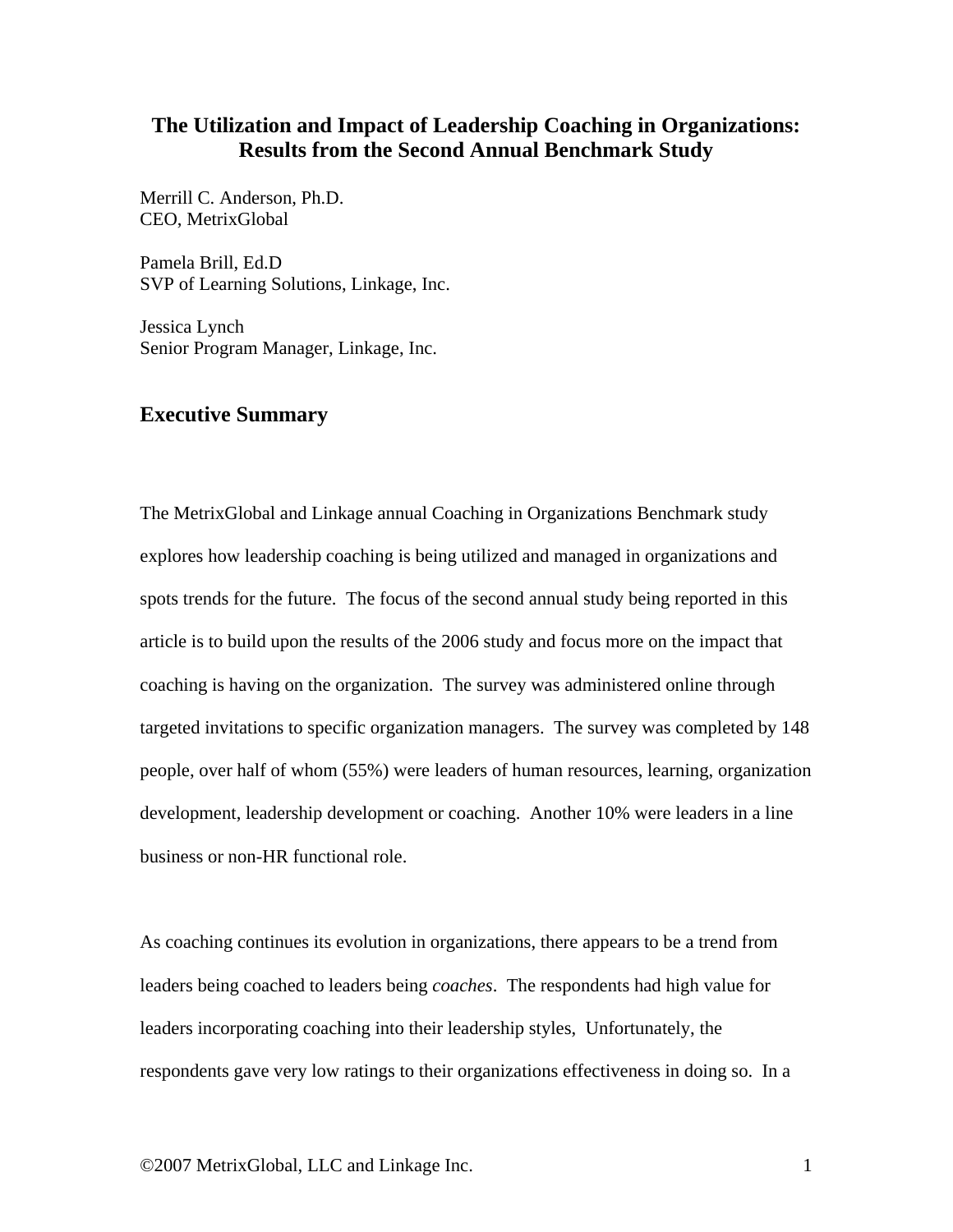similar vein, engraining coaching into the company culture was also viewed as extremely important, and yet, the organizations were not effective in doing so. Integrating coaching into the organization represents one of the major challenges faced by organizations.

According to the respondents, coaching must be more strongly linked to business outcomes. While the respondent's agreed that this was important, they felt that their organizations were not sufficiently effective in doing so. Those who manage coaching initiatives may consider explicitly linking initiative objectives to business outcomes.

The integration of coaching into leadership development and other people processes such as selection and succession management was viewed as an important next step for the evolution of coaching in organizations. How best to achieve this integration remains a strategic and logistical challenge for HR and leadership development professionals.

The application of coaching in the respondents' organizations is producing both intangible and tangible benefits. Teamwork and collaboration increased. People felt more engaged in their work and were less likely to leave the organization. The bench strength of leadership increased, making more leaders available for new opportunities for advancement. Turning our attention to more tangible benefits, coaching was credited by the respondents to have reduced the cost of operations, improved quality of products and services, and increased productivity and net revenue.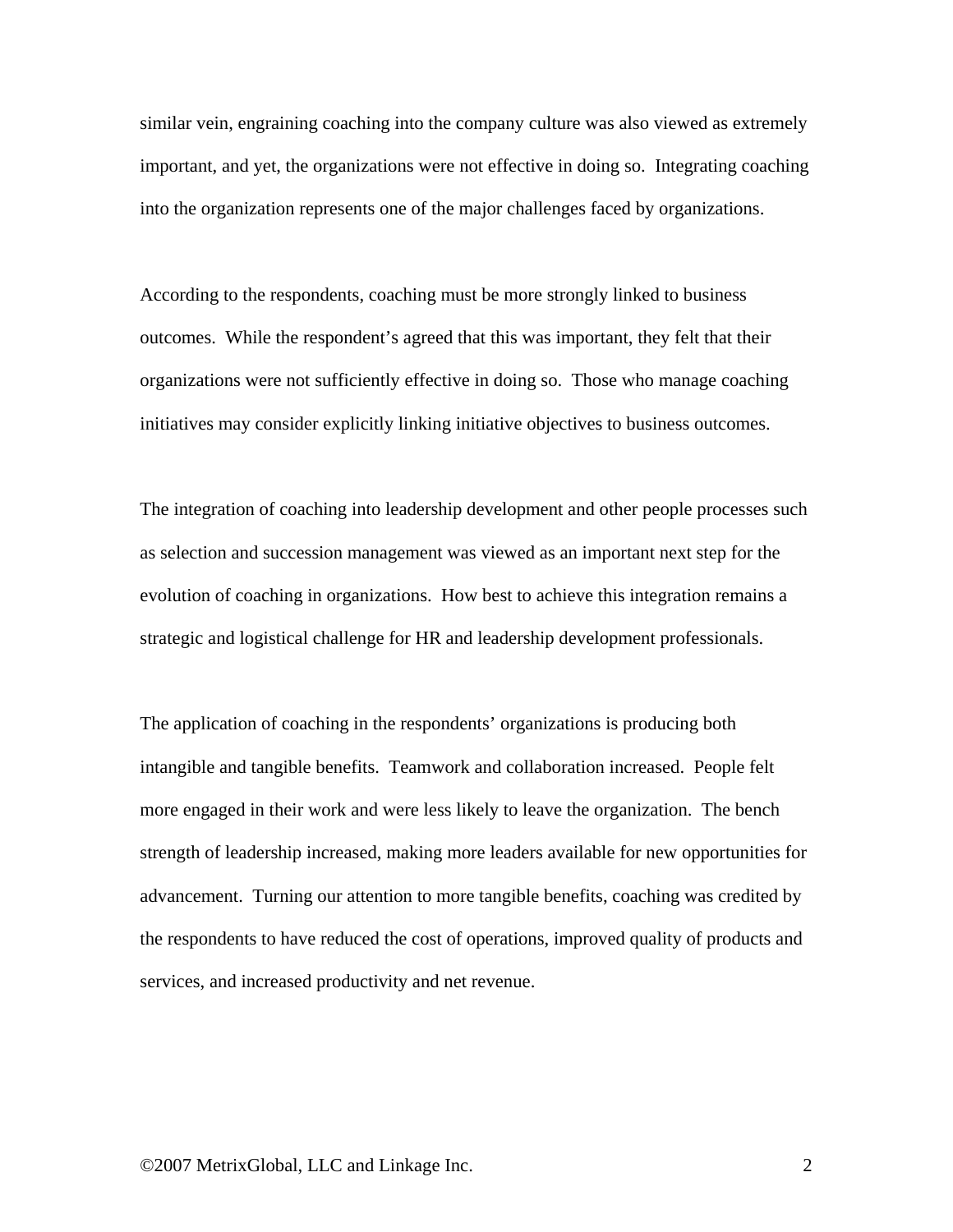The impact of coaching in organizations continues to evolve. Coaching has expanded from being solely a one-on-one development tool to become an accepted and expected leadership practice. For many organizations, engraining coaching into the company culture is on the horizon. Leaders of human resources functions and those who lead coaching initiatives need do more to integrate coaching with other people processes. The challenge before the HR and other professionals who are responsible for the development and deployment of coaching initiatives is to entice business leaders to play a bigger game when it comes to coaching.

## **Purpose of the Study**

The MetrixGlobal and Linkage annual Coaching in Organizations Benchmark study explores how leadership coaching is being utilized and managed in organizations and spots trends for the future. The first annual survey, reported last year, focused more on how coaching was being utilized in organizations. Highlights of the 2006 survey included:

- 1. Half of the respondents said that their organizations did more coaching in 2006 than 2005. Only 4% said that their organizations did less coaching.
- 2. Executives and senior leaders were much more likely to use an external coach: 40% exclusively used an external coach, while only 22% used an internal coach. The remainder used a mix of externals and internals. This situation was the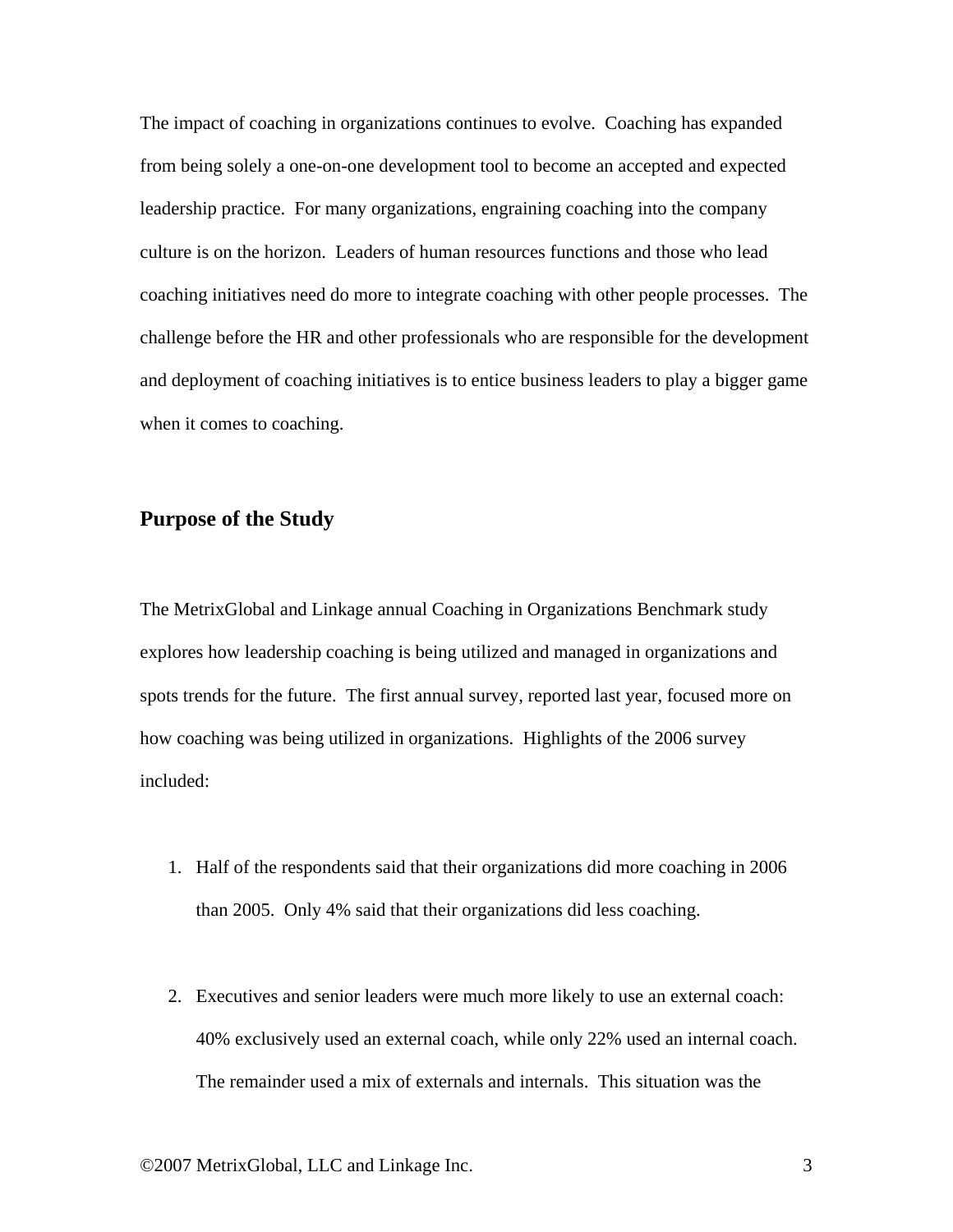reverse for managers and supervisors: only 12% exclusively used internal coaches while 65% used internals. The remainder used a mix.

3. Turning to the strategic outcomes expected from coaching, over 60% of the respondents said that it was extremely important for leaders to become more effective coaches and for coaching to become engrained in the company culture. However, 7% or fewer respondents felt that their organizations were extremely effective in accomplishing these two outcomes.

The focus of the second annual study being reported in this article is to build upon the results of the 2006 study and focus more on the impact that coaching is having on the organization. The 2007 study included the same three items summarized above so that, when data are compared to the 2006 study, some indications of trends may emerge. In the present study, impact is explored in terms of intangibles, such as increased employee engagement, and tangible benefits, such as increased productivity. Data were collected to convert some of the tangible benefits into monetary value, in order to gain a more complete picture of the value creation of coaching.

## **Study Methods and Profile of Respondents**

The survey was administered online through targeted invitations to specific organization managers. The survey was completed by 148 people, over half of whom (55%) were leaders of human resources, learning, organization development, leadership development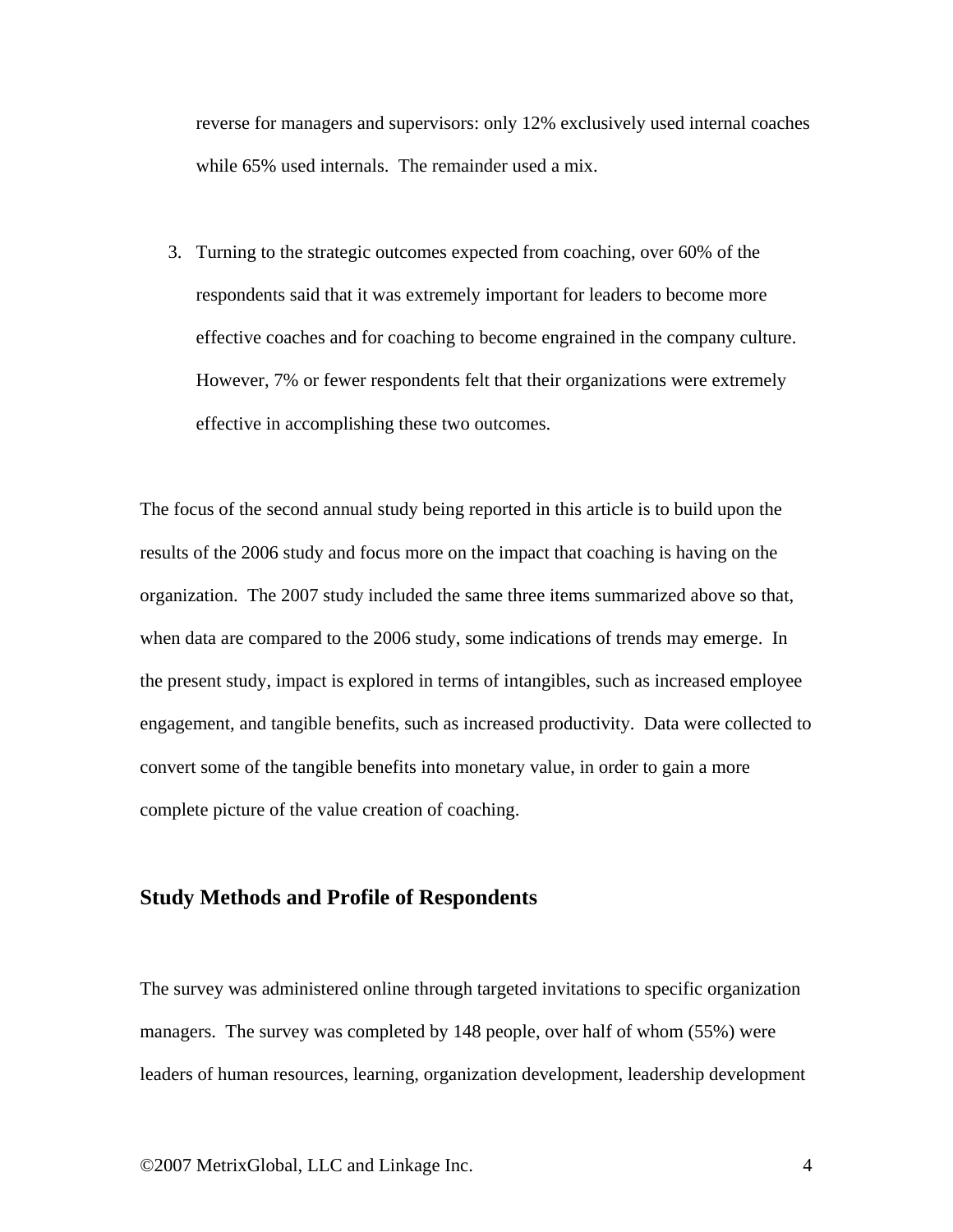or coaching. Another 10% were leaders in a line business or non-HR functional role. Of the remaining respondents, 20% were either individual contributors or internal consultants, 7% were external consultants and 8% described themselves as having another role.

Over a dozen industry groups were represented, including financial services (15% of the respondents), healthcare (15%), government (12%), professional services (11%), and high technology (7%). The remaining industries each had less than 5% of the respondents. Almost half of the 2007 respondents were from companies with annual revenue of at least \$250 million, of whom more than 30% had annual revenues of over \$1 billion These companies had average annual revenue of \$750 M and an average number of 9,000 employees.

### **Findings**

These findings are organized into three major sections: the utilization of coaching, the organizational context for coaching and the organizational impact of coaching.

### **The Utilization of Coaching**

*What are the trends in utilization?*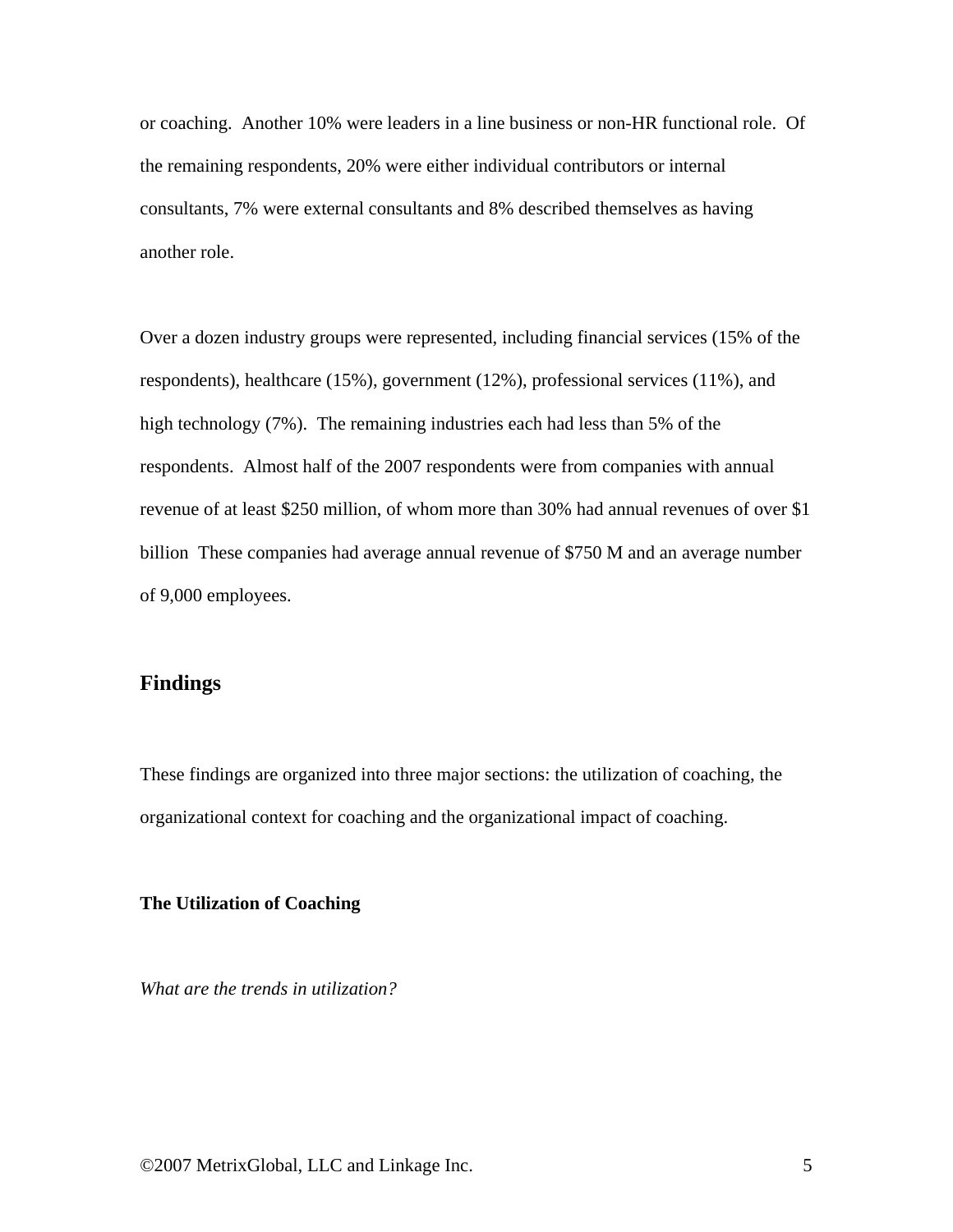The respondents were asked about the level of coaching their organizations experienced in 2007 compared to 2006. These findings are represented in Figure 1; 44% of the respondents said that their organizations did more coaching in 2007 than the previous year, while only 9% did less. Twenty-nine percent of the respondents indicated that the level of coaching was about the same during both years. Note that 18% of the respondents indicated that their organization did not utilize coaching. These respondents were instructed to skip to the demographics section of the survey.

These results are in line with what was reported in the 2006 survey. In the 2006 survey 50% of the respondents reported that coaching increased in 2006 from 2005 levels. Only 4% said that they did less. This shows that from 2005 to 2007, coaching experienced double-digit growth.

Looking to the future, respondents in the present study were then asked about the level of coaching they expected their organization to do in 2008. Figure 2 illustrates these results. 59% of the respondents indicated they expect the level of coaching to increase, while 4% expected coaching to decrease. Thirty-six percent expect the utilization of coaching to be about the same for 2007 and 2008. It appears then, that coaching will continue its double-digit growth in 2008.

Those respondents who indicated that coaching in their organization was expected to change from 2007 to 2008 were additionally asked to estimate the degree of the change. Those who expected coaching in 2008 to increase estimated that this increase would be,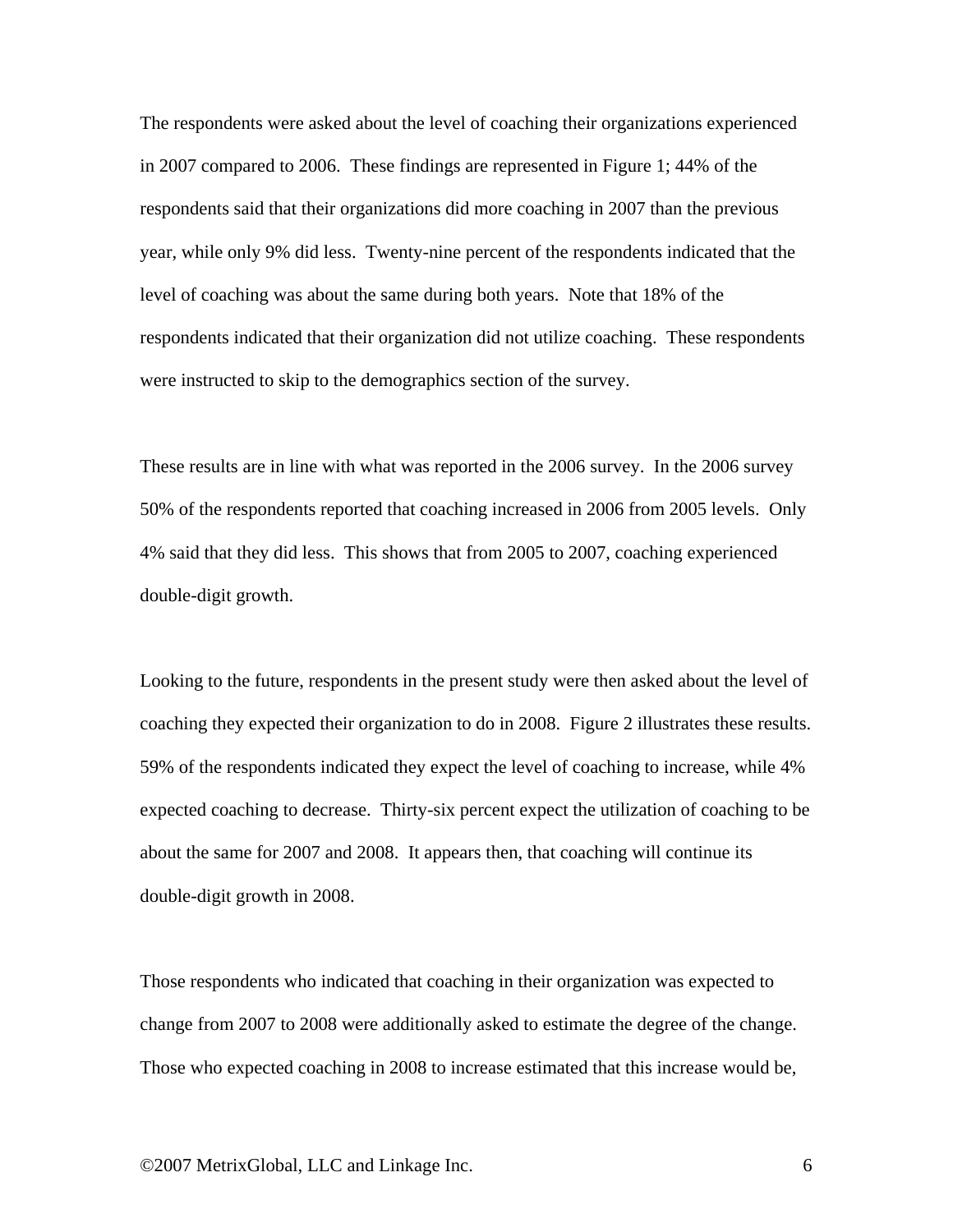on average, 16% greater, while those who expected coaching to decrease estimated an average decrease of 18%.

#### *Who is being coached?*

The respondents were asked how the utilization of coaching was distributed by organizational level. Three-quarters (74%) of the respondents indicated that at least some of their senior leaders of business units or functions were being coached, 69% said that coaching was occurring at the directors and managers level, and 41% indicated that some of the supervisors were being coached. At the top of the house, 59% of the respondents said that at least some of those in the corporate executive office were being coached. Therefore, below the corporate executive office, the utilization of coaching lessens with each successively lower level in the organization.

Respondents then were asked to estimate the number of people being coached by organization level. On average, the respondents indicated that about 37 senior executives and leaders were being coached in their organization, and about 46 managers and supervisors were being coached. Adding these two numbers together shows that, on average, 83 people are being coached in the respondents' organizations.

*Who is doing the coaching?*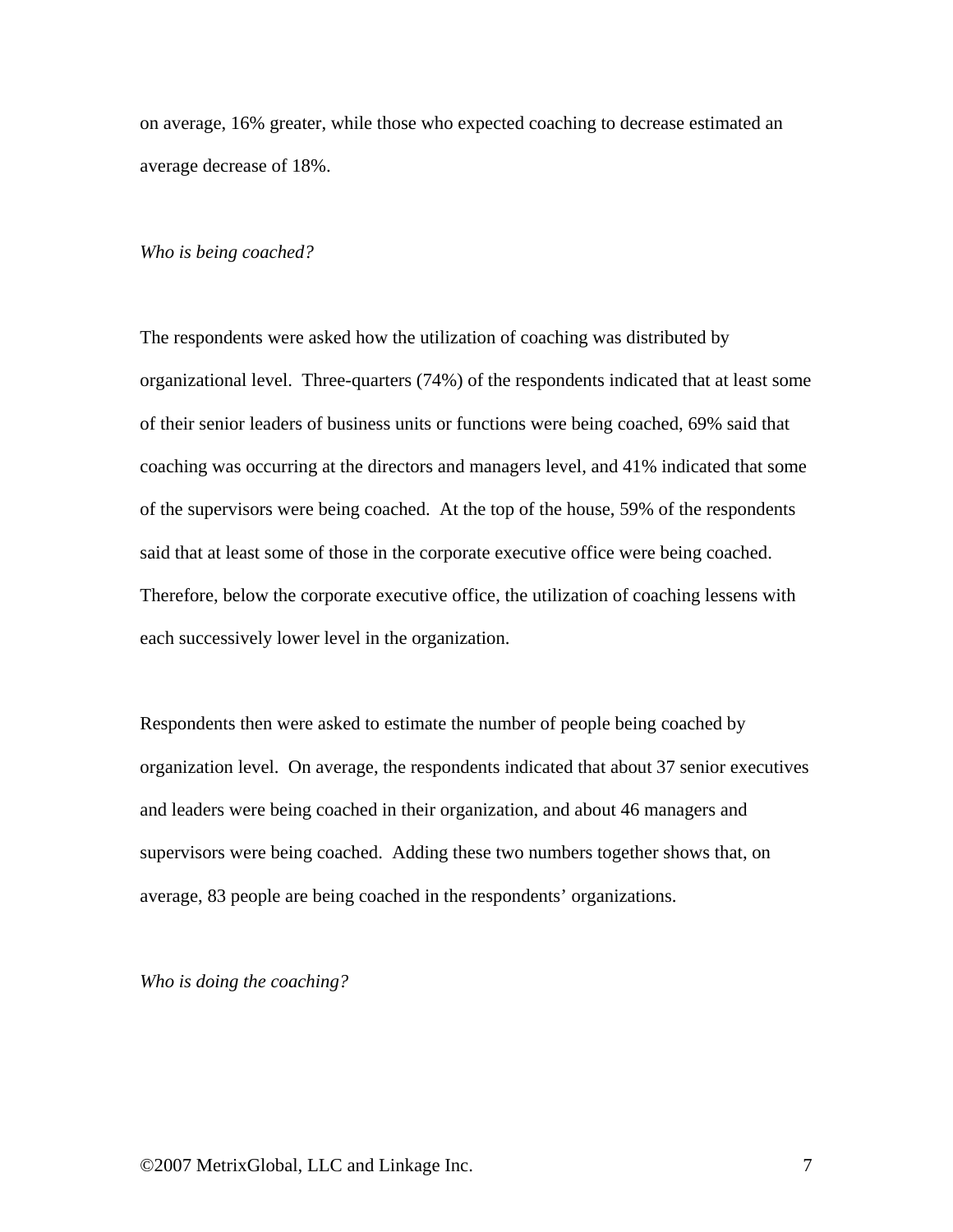Figure 3 presents the combined average percent of senior executives and business unit or function leaders who were coached by internal or external coaches as well as the combined percent for managers and supervisors. According to this figure, 43% of the senior executives and leaders who received coaching worked with an external coach, while 17% were coached by someone drawn from their own organization. Forty percent indicated that senior executives and leaders were coached by both external and internal coaches.

Turning to the managers and supervisors we see the opposite effect. Most (60%) of the managers and supervisors were coached by internal coaches, while only 13% received coaching by someone from outside the organization. Twenty-seven percent of the respondents said that managers and supervisors were coached by both external and internal coaches.

#### **The Organizational Context for Coaching**

*What strategic outcomes are expected from coaching?* 

Respondents were asked how important to their organizations two strategic outcomes were: leaders being coaches and coaching becoming engrained in the company culture. They were also asked how effective their organizations were with achieving these outcomes. Figure 4 presents these results. Over half of the respondents felt that leaders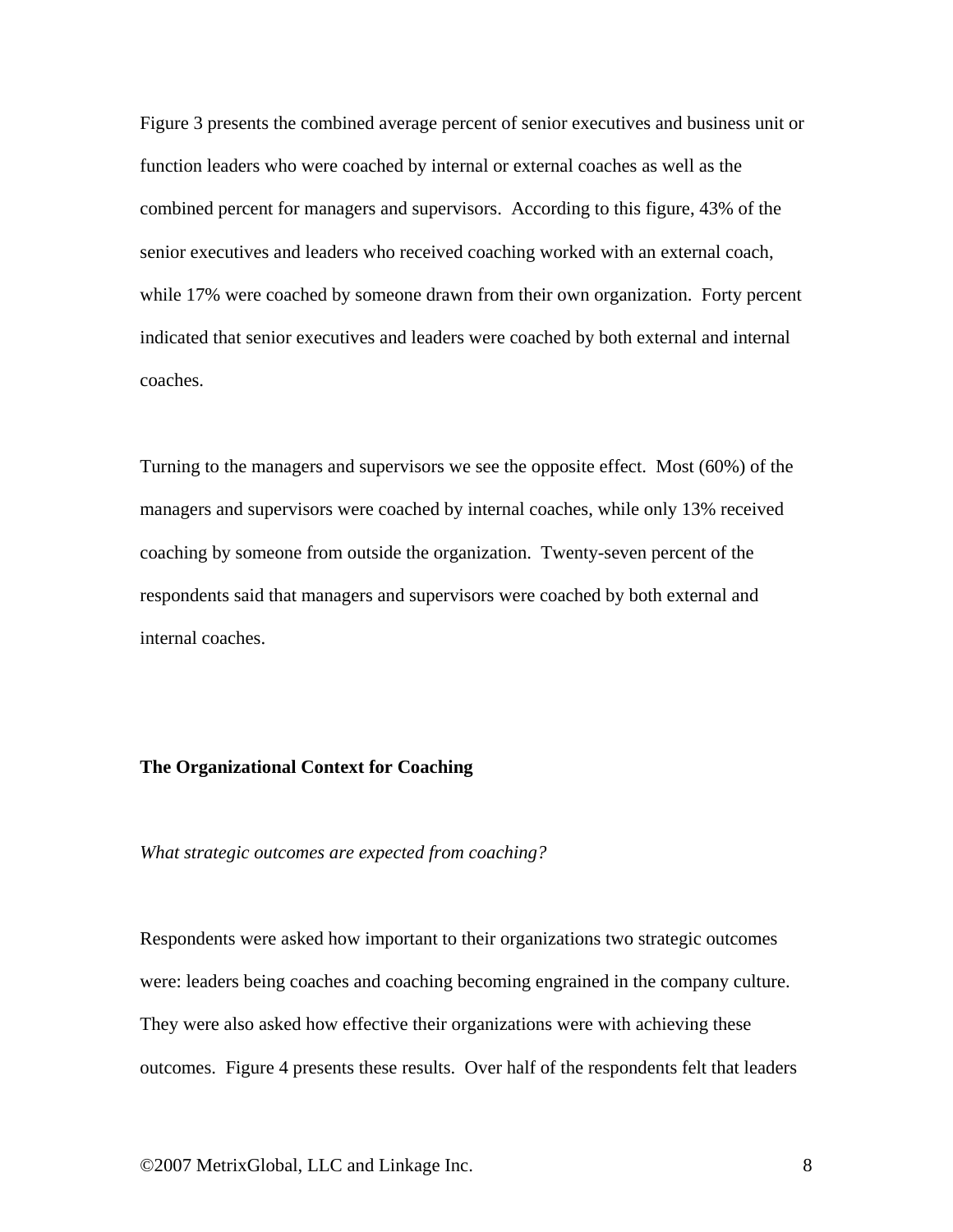becoming coaches (57%) and coaching becoming engrained in the company culture (52%) were extremely important for their organizations. Achieving these outcomes appears to be a major challenge however, with only 3% rating their organizations as extremely effective in having their leaders becoming coaches and 4% rating their organizations as having been extremely effective at engraining coaching into the company culture.

These results are similar to those found in the 2006 study, where over 60% felt that these two areas were extremely important and less than 7% felt that their organizations were extremely effective in doing so.

### *How well integrated is coaching in the organization?*

According to Figure 5, the respondents felt that it was extremely important that coaching was linked to business outcomes (51%), integrated with other leadership development initiatives (59%) and integrated with selection and succession processes (48%). The respondents, however, gave low marks to their organizations being extremely effective with each of these three areas with ratings of 10% or less. There appears to be a significant opportunity to better integrate coaching in the organization.

### **The Impact of Coaching on the Organization**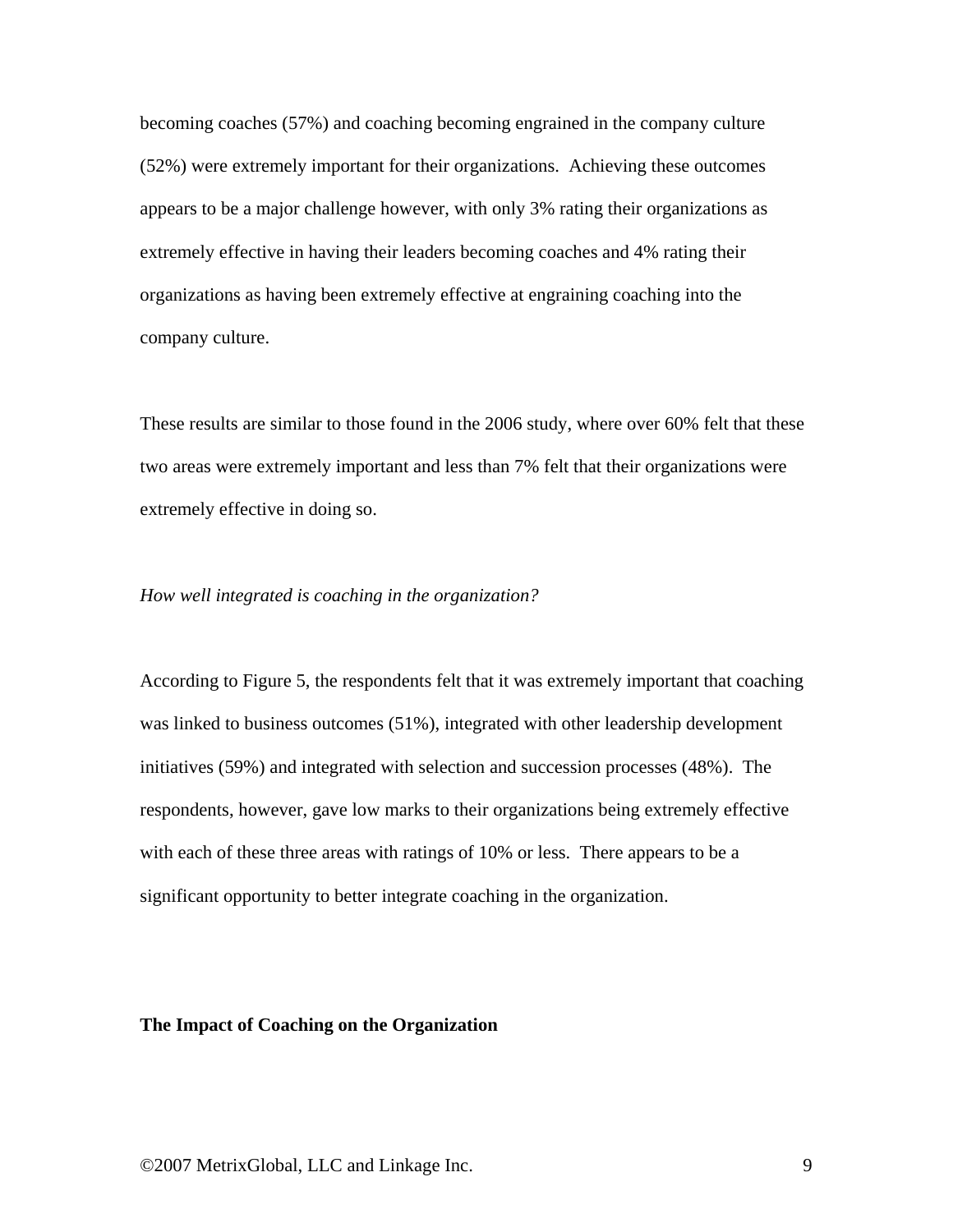Both intangible and tangible benefits that were realized from coaching were explored. Respondents were asked to estimate the percent improvement in each benefit area that resulted from coaching. Then, the respondents were asked, on a percentage basis, how confident they were in making these estimates. The confidence factor provides the error of the estimate. These two percentages were multiplied together to produce the average qualified percent improvement in each benefit area.

#### *What impact did coaching have on intangibles?*

Figure 6 presents the average estimated percent improvement in each of five intangible benefit areas. The respondents indicated that four of these intangibles were improved by over 8%: increased bench strength (8.5%), improved team work (8.4%), increased collaboration (8.5%) and increased employee engagement (8.1%). Retention was increased by 7.5%, according to the respondents.

#### *What tangible impact did coaching have?*

Figure 7 presents the average estimated percent improvement that coaching produced for four tangible benefit areas. Two of these areas were greater than a 7% improvement: quality of work products or services improved by 7.5% and productivity increased by 7.3%. Net revenue was estimated to have increased by 6.5% and the cost of operations was estimated to have been reduced by 6.3%. In order to better understand what these percentages mean, we will make some conservative assumptions and estimate the total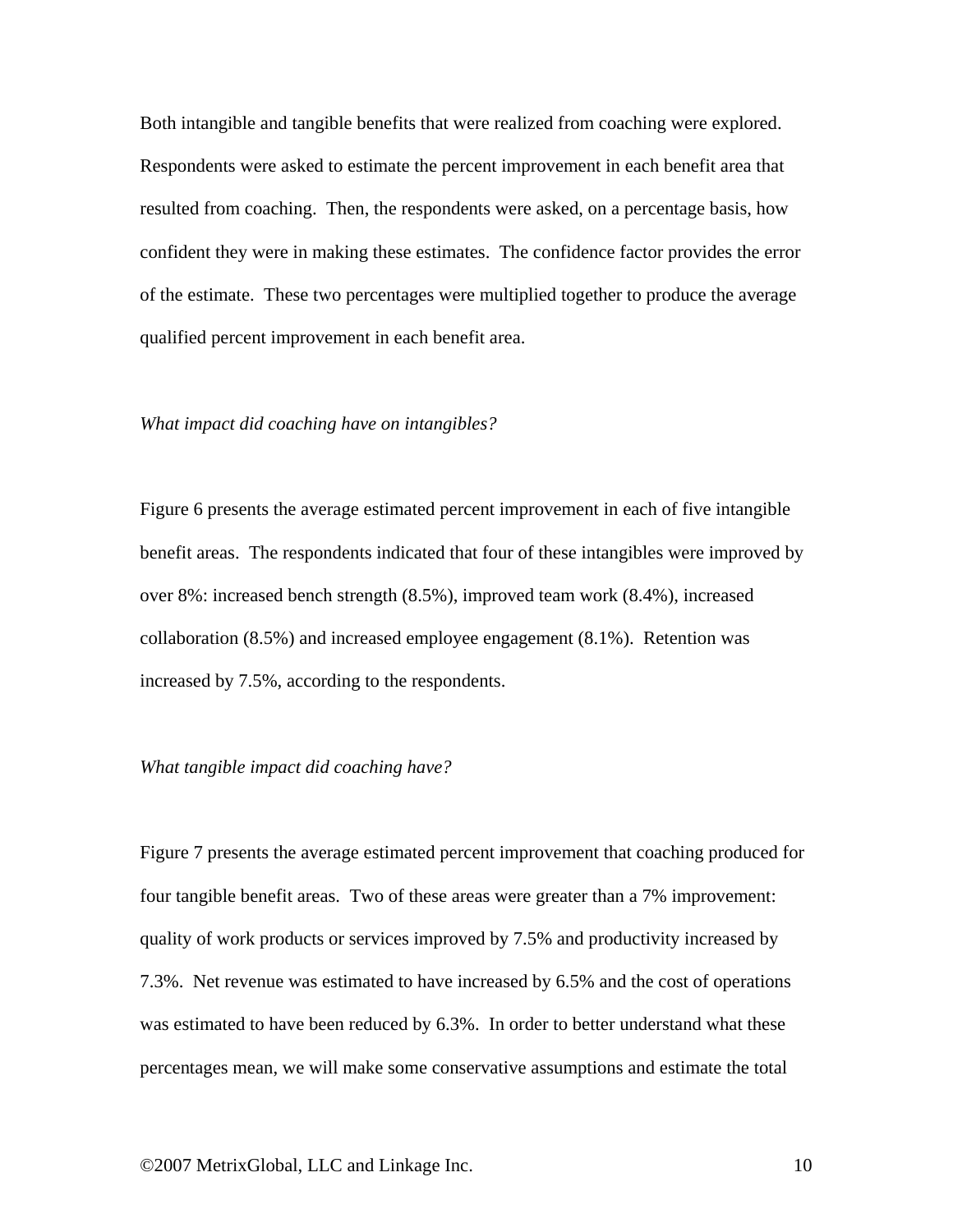potential monetary opportunity for two of these benefit areas: productivity and net revenue.

#### Productivity

On average, 83 people were coached in the respondents' organizations, 37 of whom were executives and senior leaders and 46 were managers and supervisors. If we assume that compensation and benefits for the former group was about \$350,000 and for the latter group about \$125,000, we can estimate the benefit opportunity accordingly:

37 executives and senior leaders times  $$350,000$  times  $7.3\% = $945,350$ 46 supervisors and managers times  $$125,000$  times  $7.3\% = $419,750$ The total combined opportunity  $= $1,365,100$ Reducing this value by half to be extra conservative  $=$  over \$600,000

#### Net Revenue

The average total revenue for the respondents' organizations was about \$750M. If we assume a 15% margin on this revenue, we can estimate the total net revenue opportunity for coaching. The average percent increase in net revenue estimated by the respondents was 6.5%.

\$750M times 15% margin = \$113M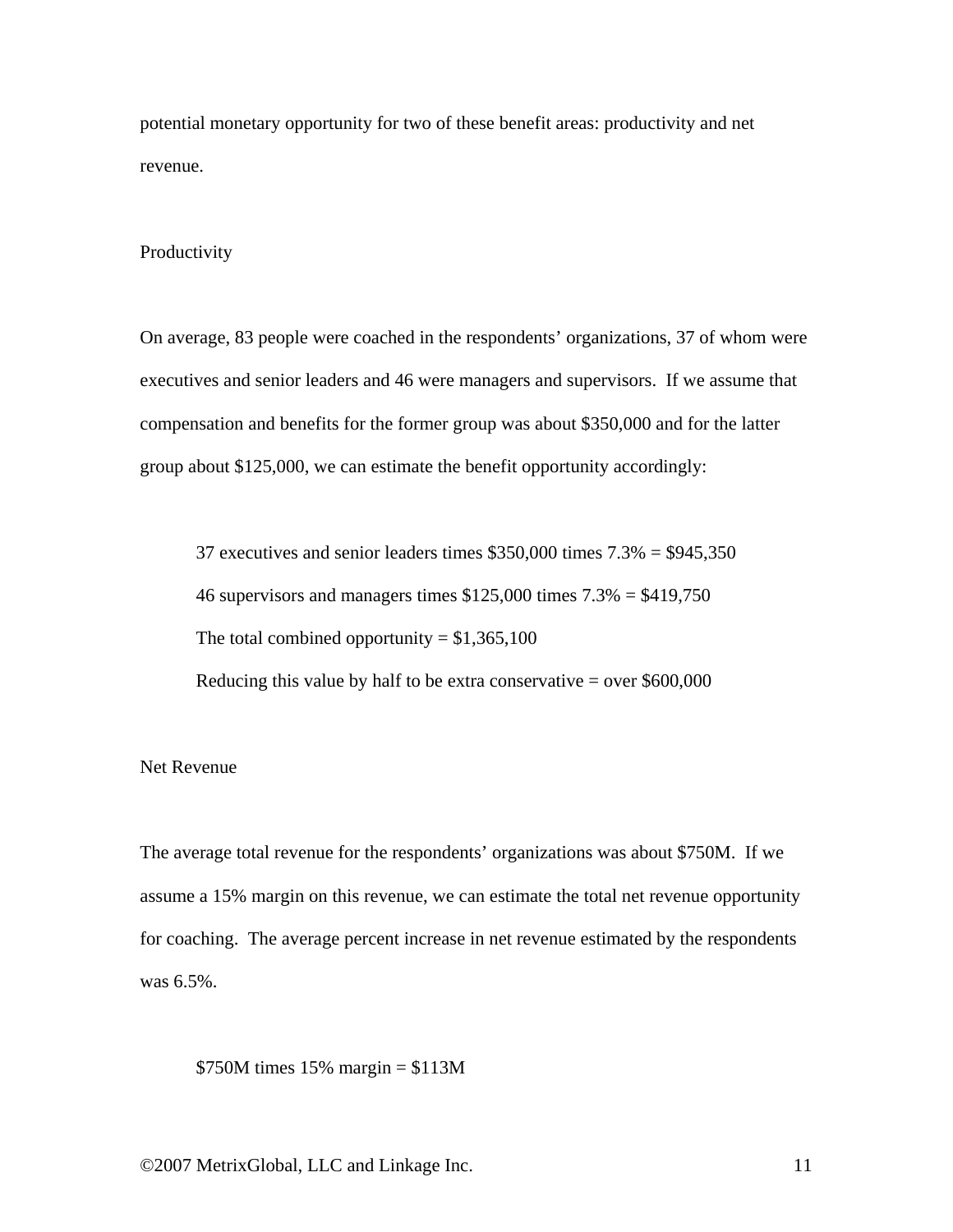\$113M times  $6.5\% = $7M$ 

Reducing this value by half to be extra conservative  $=$  over \$3.5M

Combining the benefit opportunities from productivity and net revenue reveals a total opportunity of over \$4M. It seems likely that improvements in quality and operating cost would also produce monetary benefits, although there was insufficient data to estimate these opportunities. The point of this exercise was to show a more complete picture of value creation from coaching. Not only are important intangible benefits produced, potential monetary benefits may be realized as well.

## **Discussion**

Coaching in the respondents' organizations experienced rapid growth from 2006 to 2007 and this growth is expected to continue for 2008. With the average respondent organization having over 10,000 employees and estimates of about 80 people currently being coached, it seems that there is substantial room for coaching to grow in these organizations.

With added growth comes added investment. External coaches are much more expensive than internal ones and so as coaching continues its growth at the manager and supervisor levels, internal coaches are expected to be increasingly used to coach people at these levels. Scale becomes an issue as well. There are many more supervisors than managers in an organization, and many more managers than senior leaders. It will be a challenge to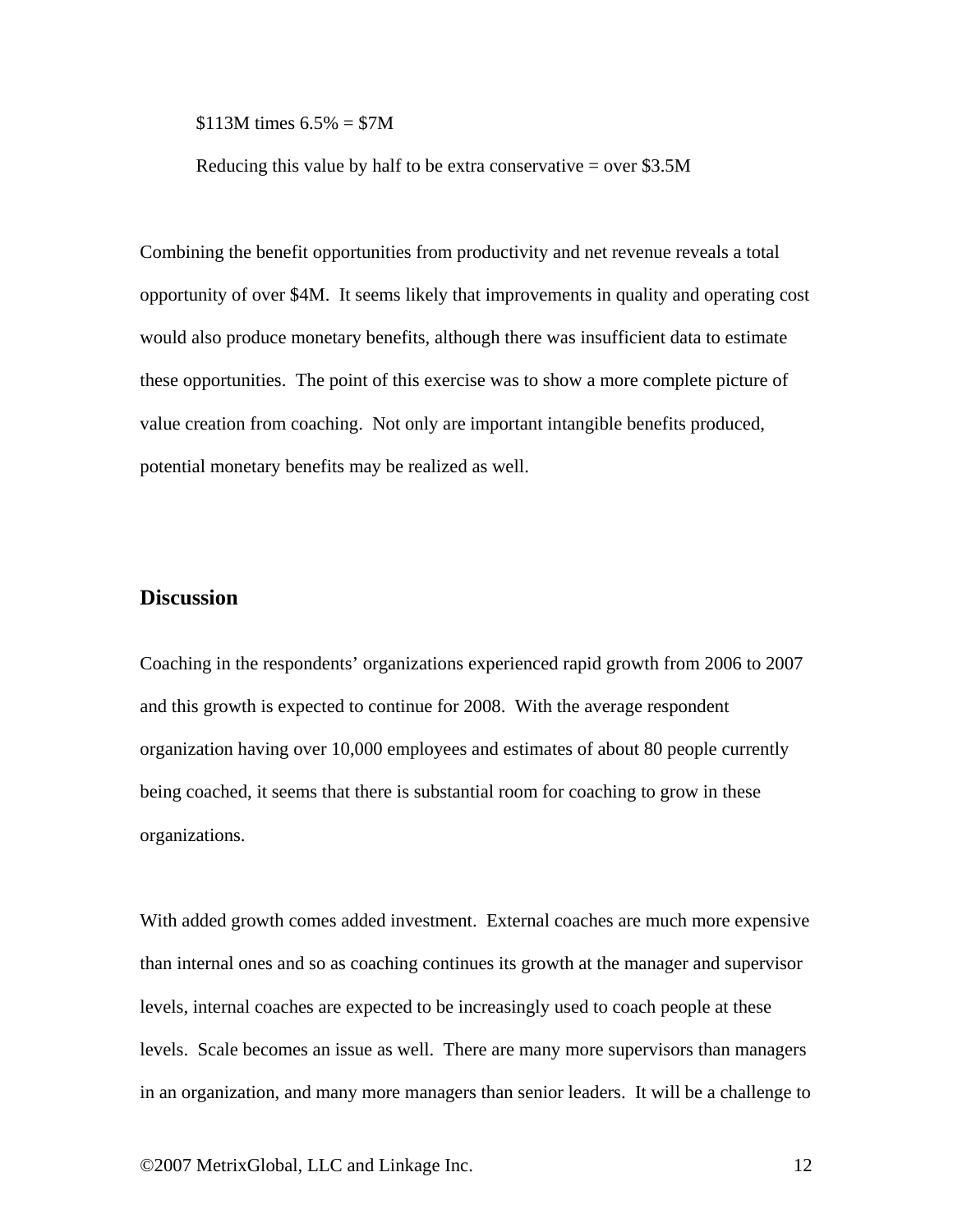meet the coaching needs of supervisors and managers solely through external coaches. More senior level leaders have consistently shown a preference for external coaches and so these leaders will likely continue along this path.

As coaching continues its evolution in organizations, there appears to be a trend from leaders being coached to leaders being *coaches*. The respondents had high value for leaders incorporating coaching into their leadership styles, Unfortunately, the respondents gave very low ratings to their organizations effectiveness in doing so. In a similar vein, engraining coaching into the company culture was also viewed as extremely important, and yet, the organizations were not effective in doing so. Integrating coaching into the organization represents one of the major challenges faced by organizations. With only about 80 people, on average, being coached in organizations averaging over 10,000 people, clearly the organizations are far from reaching the critical mass necessary to successfully integrate coaching into the organization.

According to the respondents, coaching must be more strongly linked to business outcomes. While the respondent's agreed that this was important, they felt that their organizations were not sufficiently effective in doing so. Those who manage coaching initiatives may consider explicitly linking initiative objectives to business outcomes. Senior leaders must be continuously engaged in conversations about how coaching is contributing to the business. These conversations will reinforce in the leaders' minds that coaching is delivering value and strengthen the partnership with those who manage coaching and other people processes.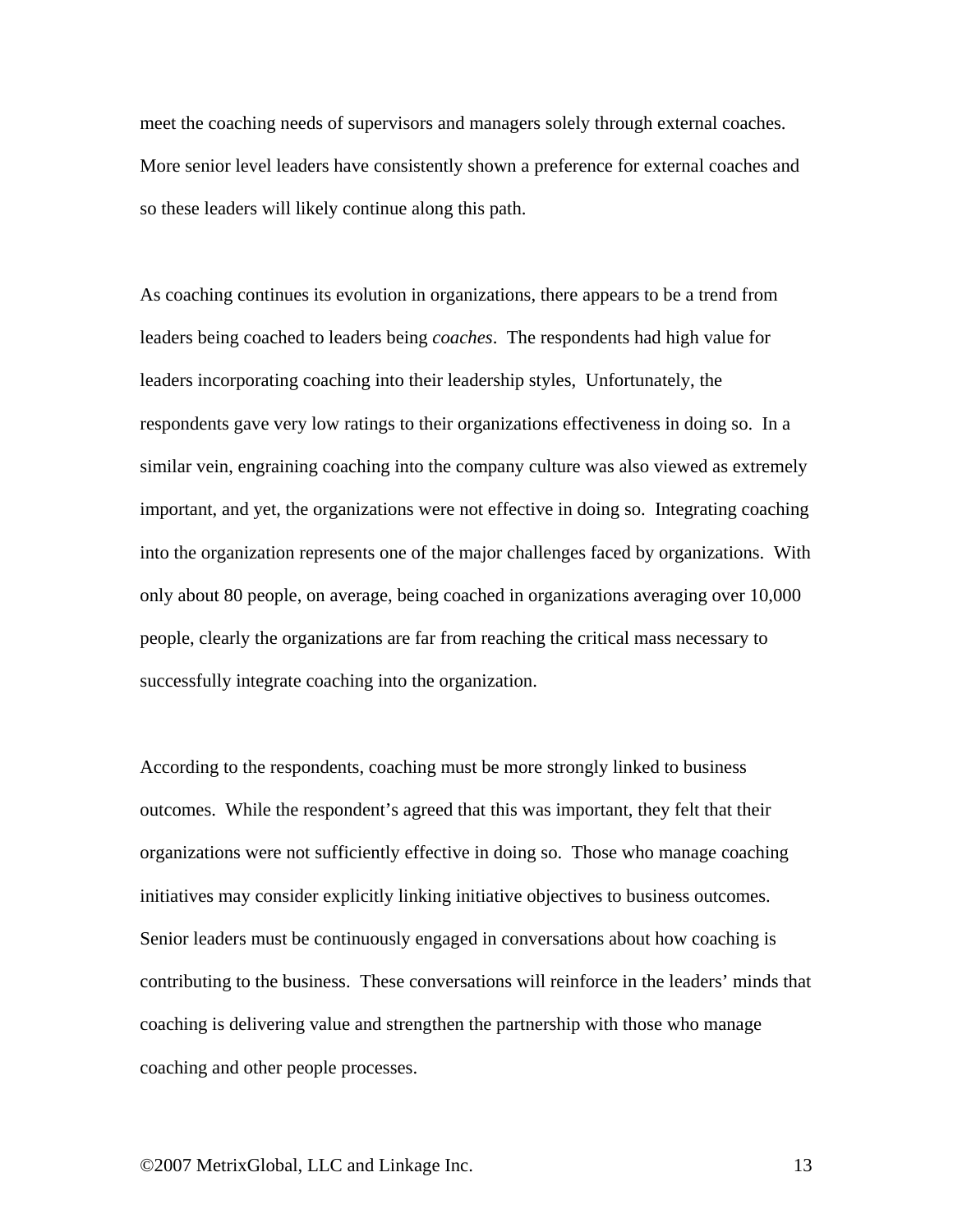The integration of coaching into leadership development and other people processes such as selection and succession management was viewed as an important next step for the evolution of coaching in organizations. Again, the respondents agreed how important this integration was, and yet, rated their organizations low in effectively doing this. How best to achieve this integration remains a strategic and logistical challenge for HR and leadership development professionals. HR leaders may want to consider exploring with the appropriate business leaders how best to address this challenge. According to the respondents, these efforts should be made a priority.

The application of coaching in the respondents' organizations is producing both intangible and tangible benefits. Teamwork and collaboration increased. People felt more engaged in their work and were less likely to leave the organization. The bench strength of leadership increased, making more leaders available for new opportunities for advancement. All of these outcomes, while intangible in nature, are critical components of a coaching culture and of successful organizations. It is reasonable to conclude that the continued growth of coaching will increase these intangible benefits throughout the organizations.

Turning our attention to more tangible benefits, coaching was credited by the respondents to have reduced the cost of operations, improved quality of products and services, and increased productivity and net revenue. The latter two tangible outcomes lent themselves to additional analysis, given the information provided by the respondents as well as some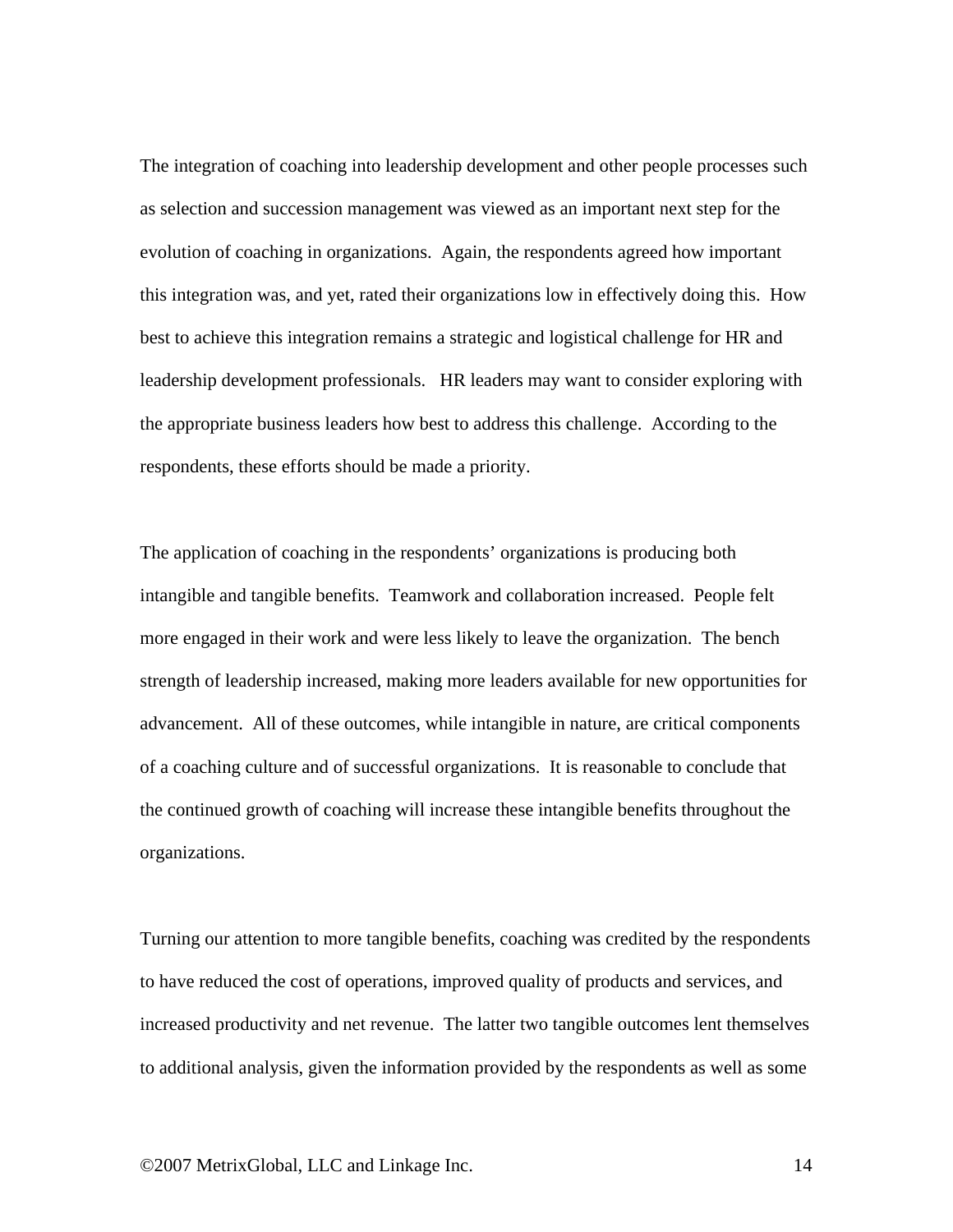assumptions that were made. The opportunity for monetary benefits from increases in productivity and net revenue were conservatively estimated to be over \$4M. While the amount of monetary benefits may be open to debate, depending upon how one may adjust the assumptions, what is clear is that coaching is delivering value that can be expressed in monetary terms.

The impact of coaching in organizations continues to evolve. Coaching has expanded from being solely a one-on-one development tool to become an accepted and expected leadership practice. For many organizations, engraining coaching into the company culture is on the horizon. Leaders of human resources functions and those who lead coaching initiatives need do more to integrate coaching with other people processes. The challenge before the HR and other professionals who are responsible for the development and deployment of coaching initiatives is to entice business leaders to play a bigger game when it comes to coaching. It seems evident that those who manage coaching initiatives see the potential of coaching to deliver real business value. Their challenge is helping business leaders to expand their perspectives and to do the same.

It is an exciting time for everyone involved with expanding the scope and impact of coaching in organizations. The potential payback from coaching to the business is impressive, with the possibility of several intangible and tangible benefits being realized. Potential being the operative word here. Realizing the potential of coaching requires all of us – human resources professionals, coaches and others – to think and work more creatively to better integrate coaching into the organization. We need to take a "coaching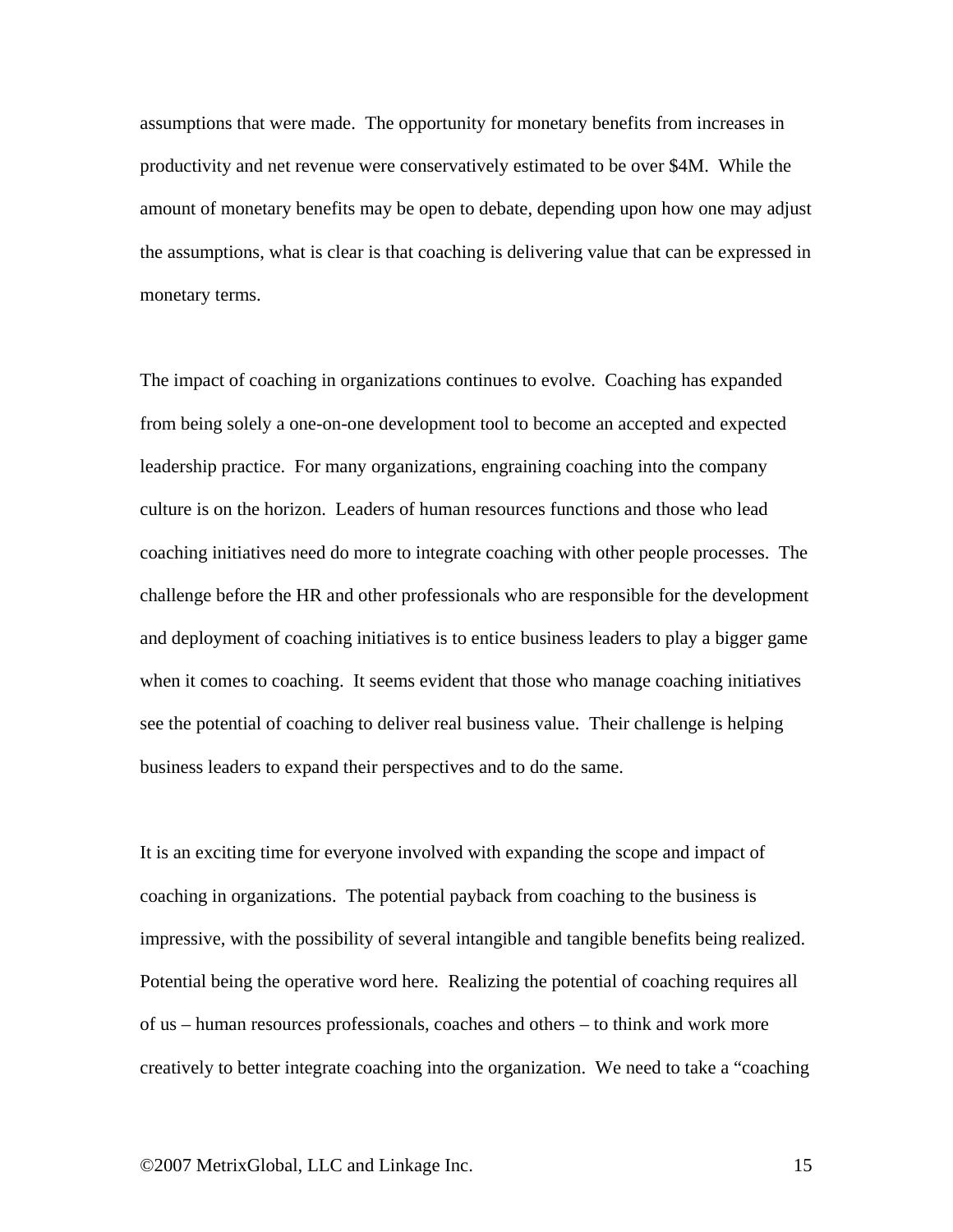approach" in working with business leaders so that they will understand and embrace that coaching delivers real, lasting value for individuals and organizations.



The Percent of Respondents Who Said that their Organizations Were Doing More Coaching in 2007 than 2006, About the Same or Doing Less Coaching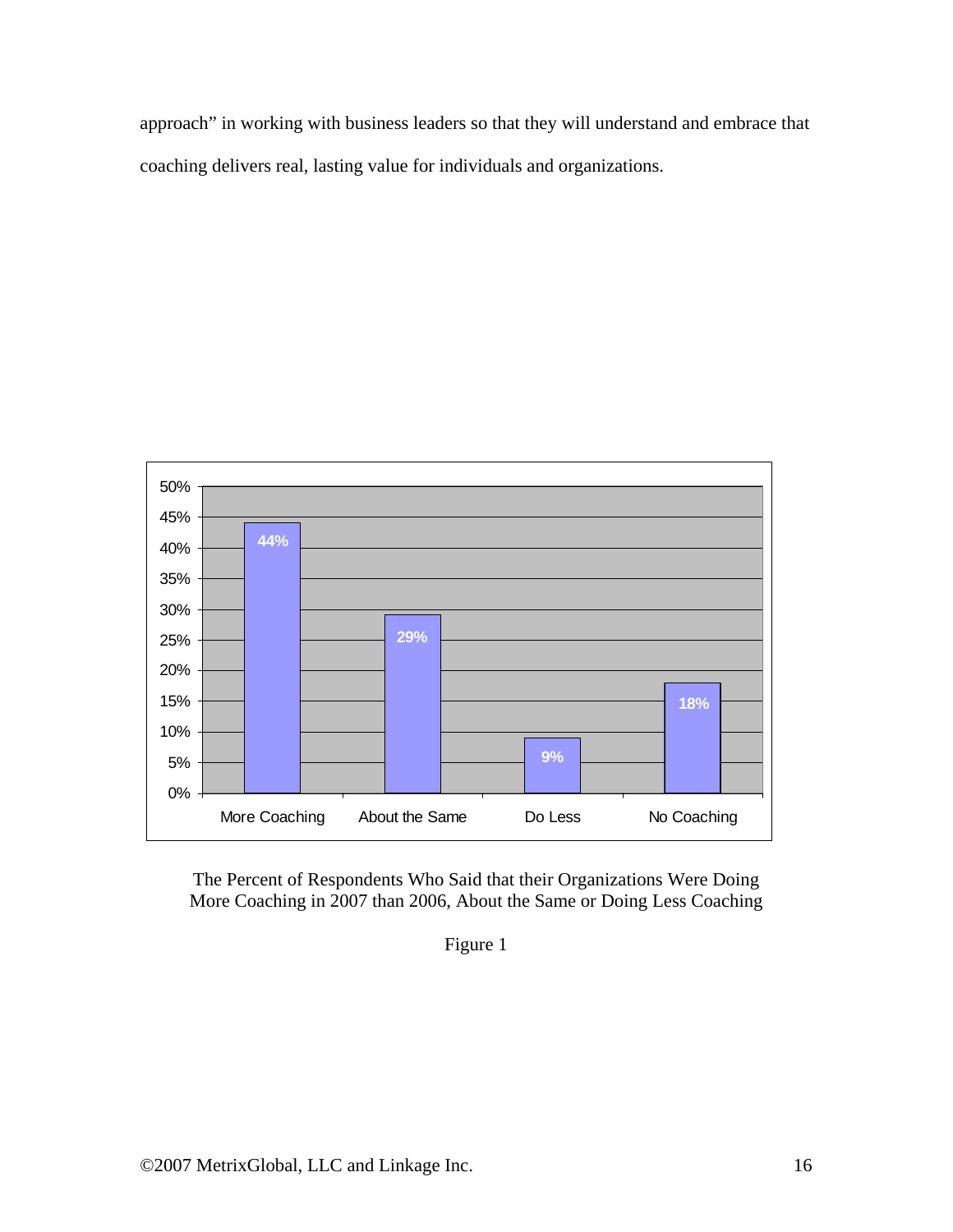

The Percent of Respondents Who Expected their Organizations to Do More Coaching in 2008 than 2007, About the Same or Do Less Coaching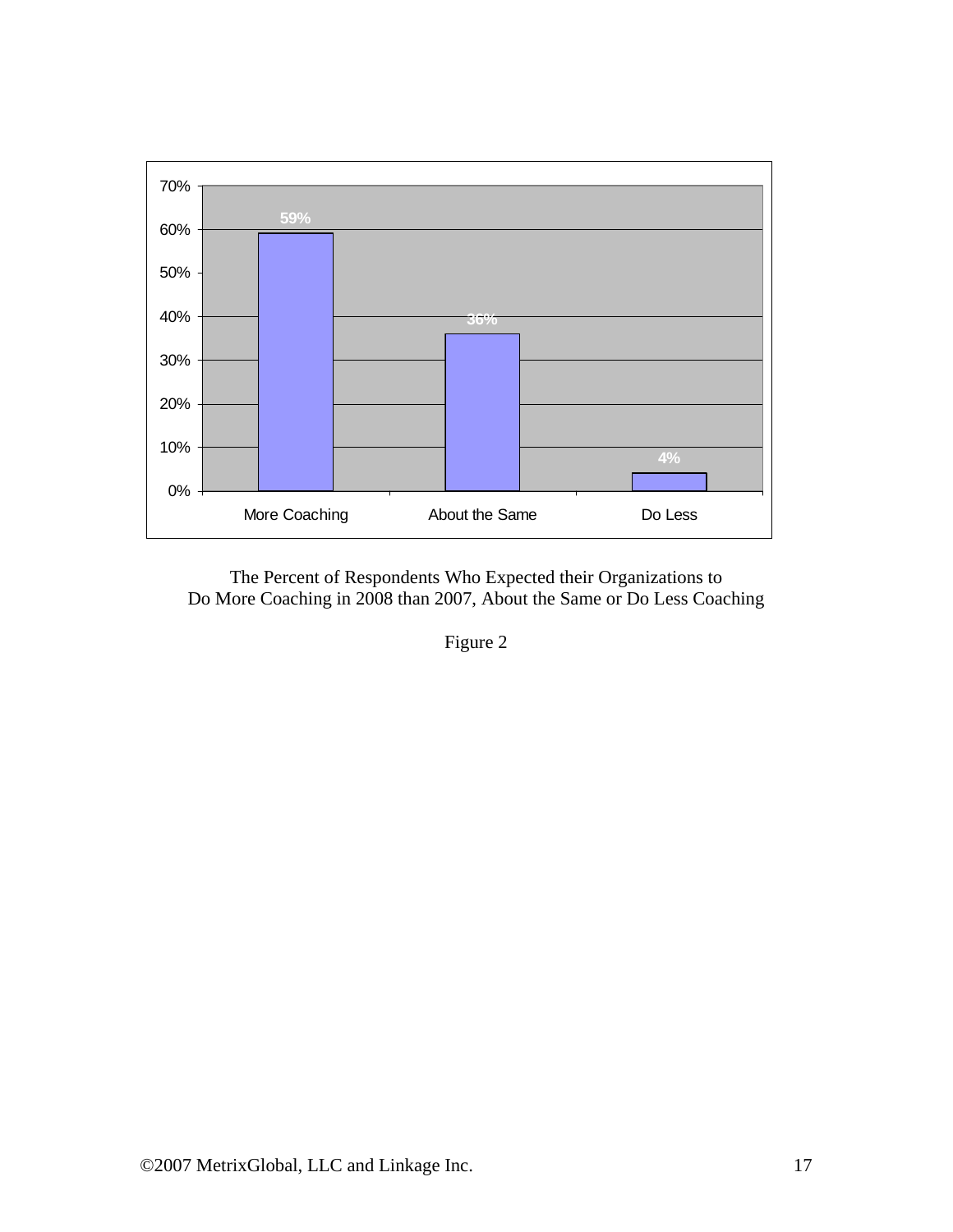

The Percent of Senior Executives / Leaders and Managers / Supervisors Who are Coached by External or Internal Coaches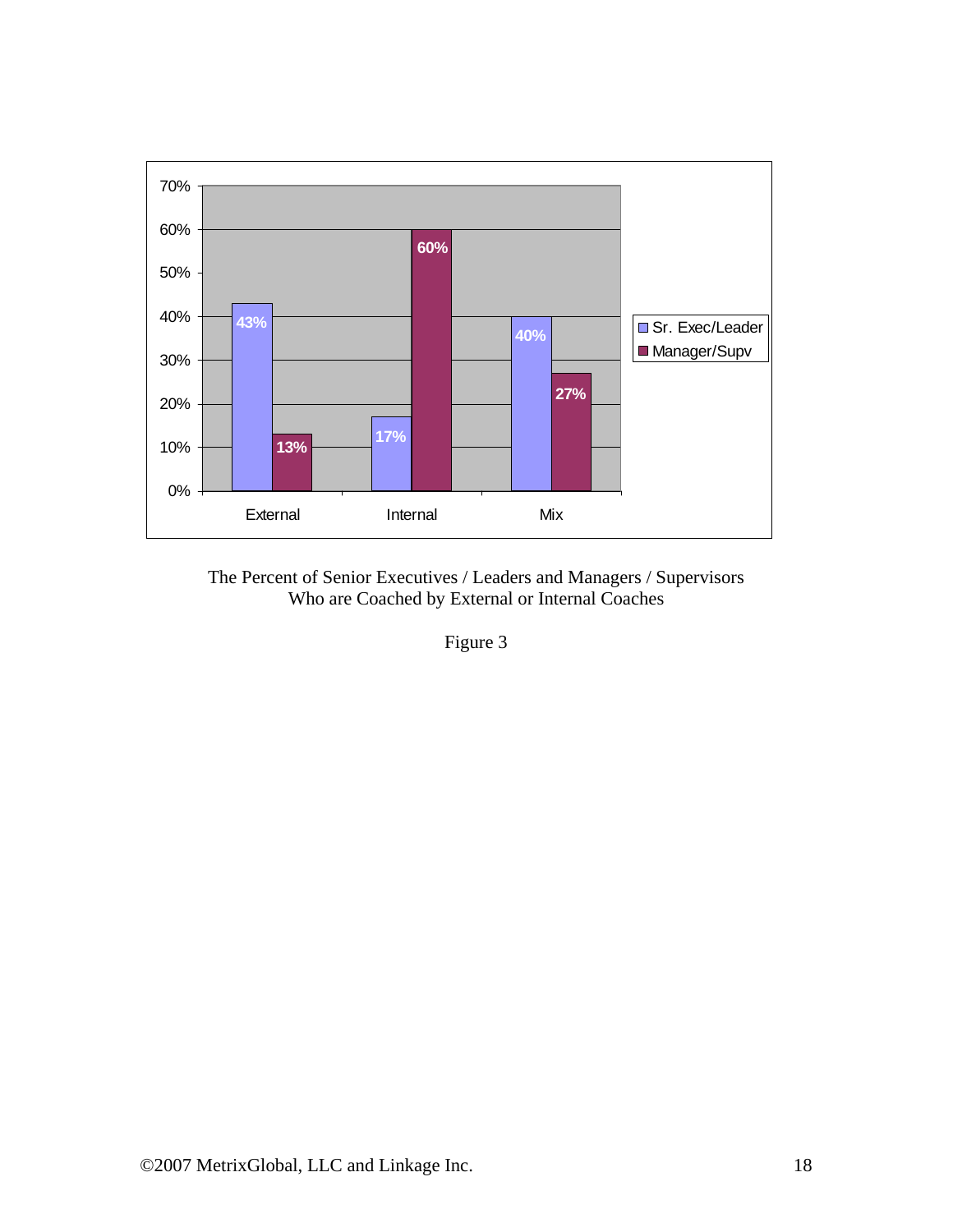

Percent of Respondents Who Indicated the Importance of Each Strategic Outcome And How Effective Their Organizations Were with Each Outcome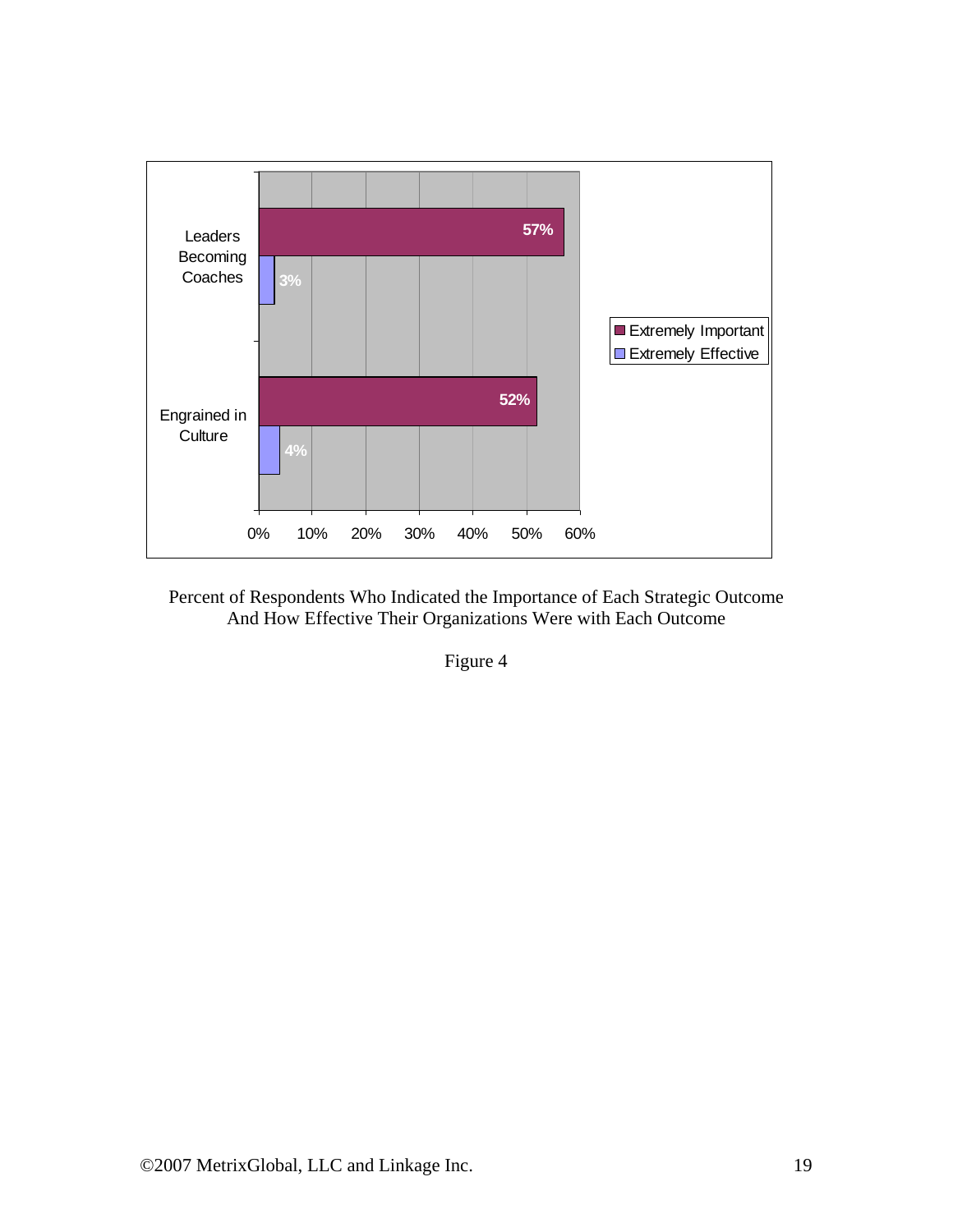

Percent of Respondents Who Indicated the Importance of Each Strategic Outcome And How Effective Their Organizations Were with Each Outcome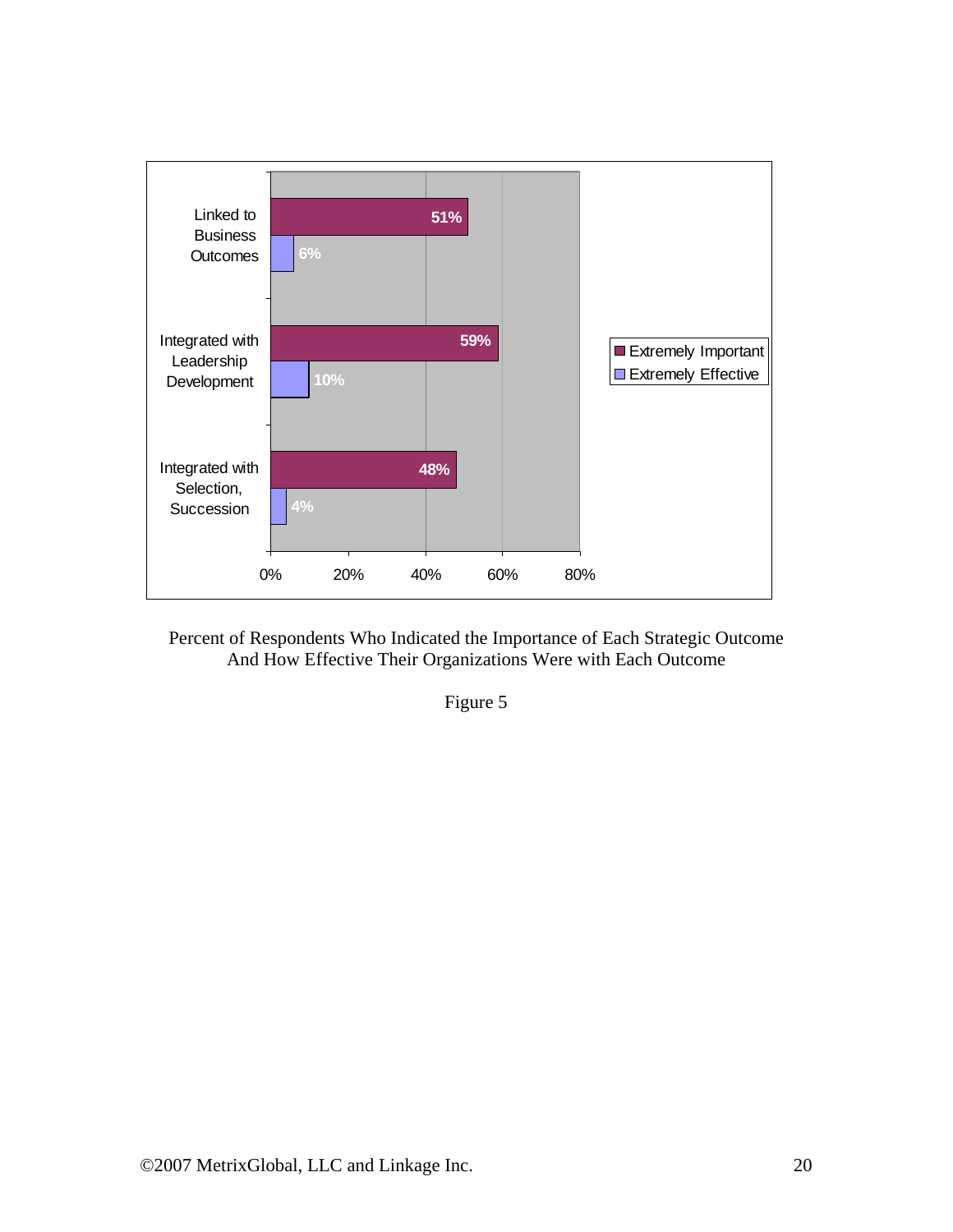

Estimated Percent Improvement in Each Intangible Benefit Area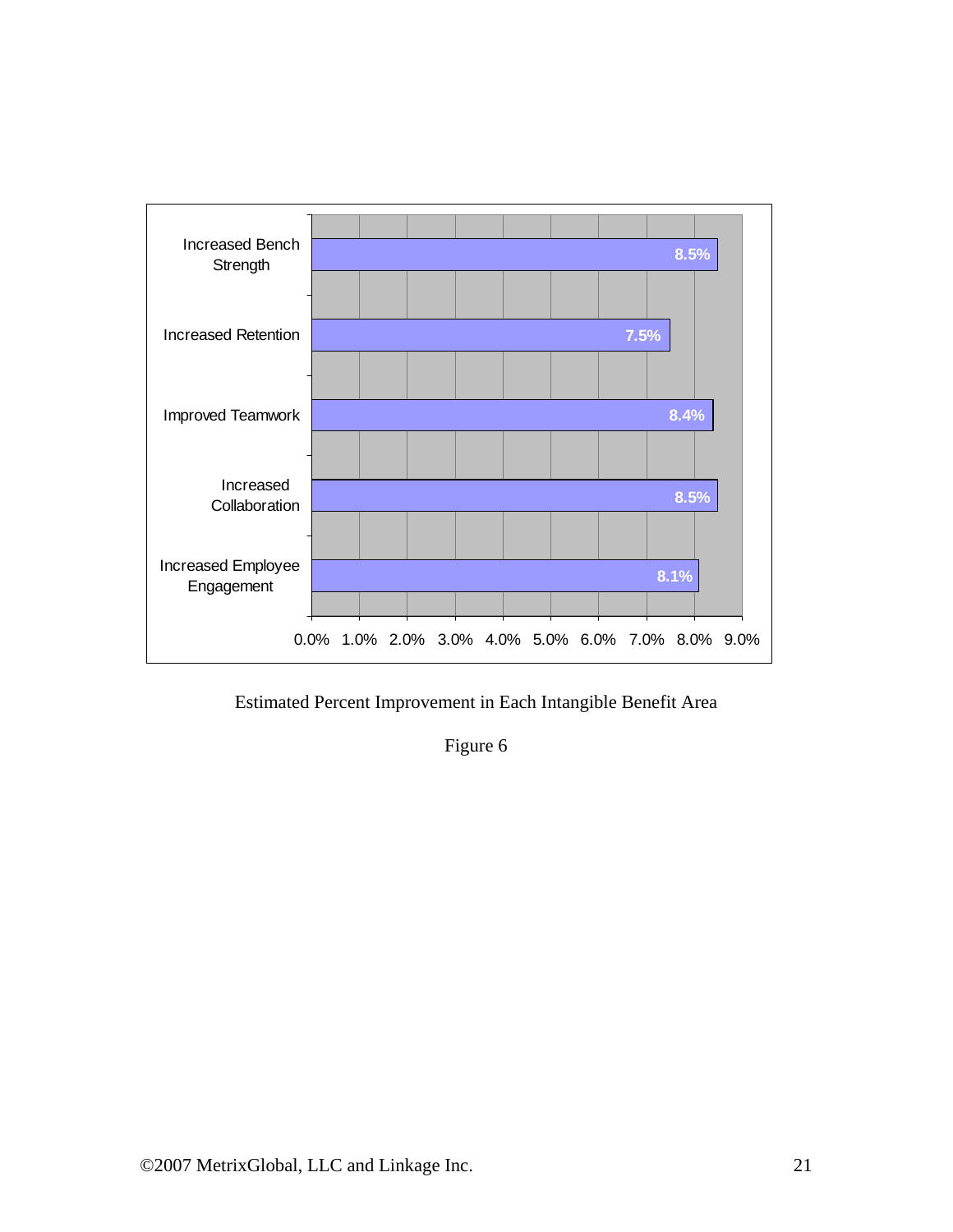

Estimated Percent Improvement in Each Tangible Benefit Area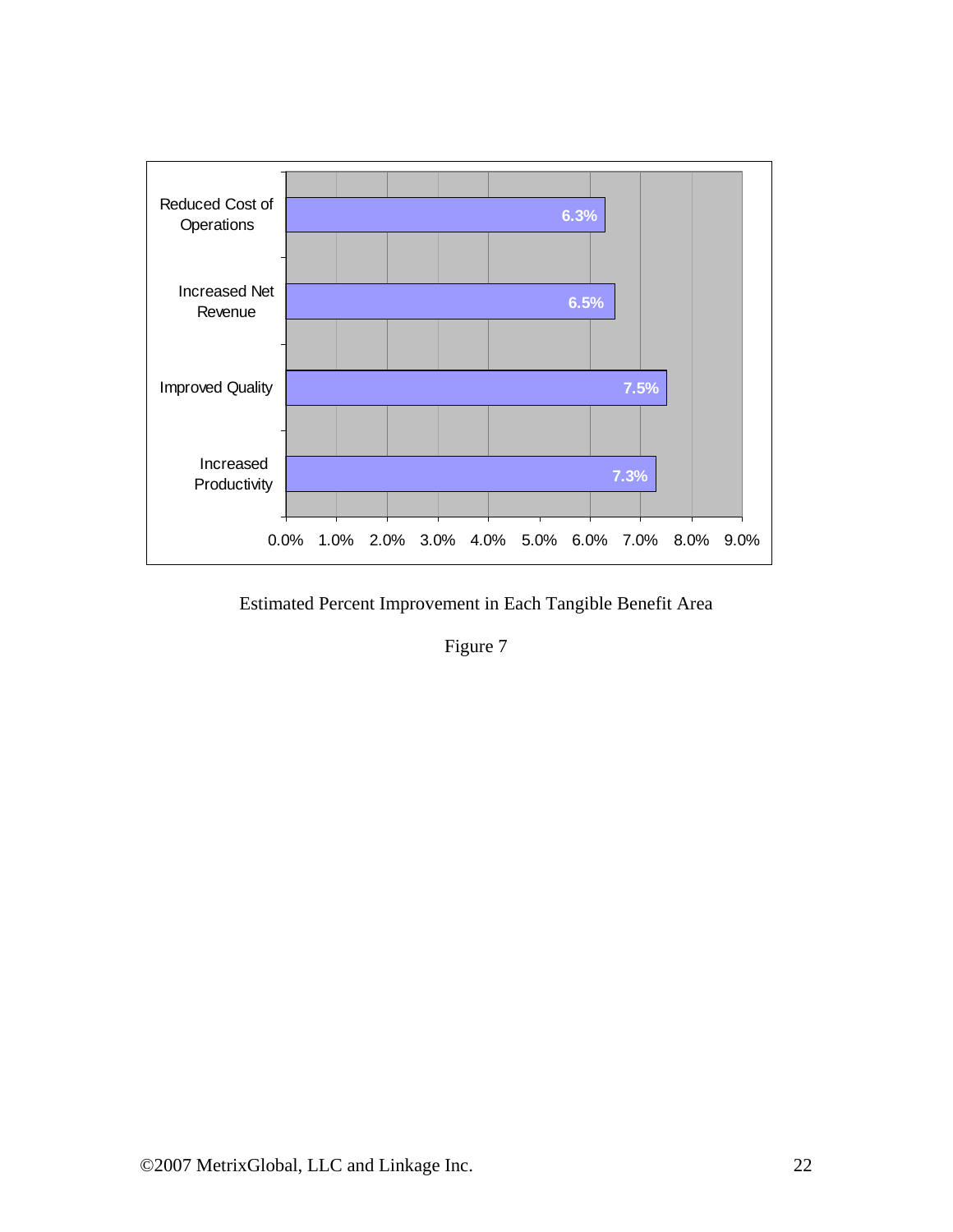Biographies

# **Merrill C. Anderson, Ph.D.**

+1.515.278.0051 merrill@metrixglobal.net

Merrill C. Anderson, Ph.D. is a business consulting executive, author and educator with over twenty years experience improving the performance of people and organizations. Dr. Anderson is currently the chief executive officer of MetrixGlobal, a professional services firm that offers a full spectrum of leadership coaching and learning evaluation services. He has held senior executive positions with *Fortune* 500 companies including chief learning executive and vice president of organization development. He has consulted with over one hundred companies throughout the world to effectively manage strategic organization change. He has over ninety professional publications and speeches to his credit including his latest book *Coaching That Counts* co-authored with his wife and executive coach Dianna Anderson, MCC. Dr. Anderson was recognized as the 2003 ASTD ROI Practitioner of the Year and his work has been recognized with several international awards.

### **Pamela Brill, Ed.D**

+1.781.402.5414 [pbrill@linkageinc.com](mailto:pbrill@linkageinc.com)

Pam is Linkage's Senior Vice President of Learning Solutions responsible for combining Linkage's best practices and learning tools into integrated solutions. As a Licensed Psychologist, Pam brings over twenty years of experience in consulting to and coaching with organizations, teams, and individuals. She is recognized nationally as an expert in the dynamics of initiating, motivating, and sustaining peak performance and strategic change. Prior to joining Linkage, Pam consulted and coached through her own firm, *In The Zone, Inc.,* and with larger firms that include The Tom Peters Company, Manchester Partners, and directly with world-renowned Executive Coach, Marshall Goldsmith. Pam earned her Bachelor of Arts degree from Smith College, her Master's from Boston University, and her Doctorate from University of Maine with a Predoctoral Internship in Clinical Psychology at Dartmouth Medical School. Pam is the author of *The Winner's Way: A Proven Method for Achieving Your Personal Best in Any Situation* (McGraw-Hill).

## **Jessica Lynch**

+1.781.402.5593 [jlynch@linkageinc.com](mailto:jlynch@linkageinc.com)

Jessica is a Senior Program Manager for Linkage, Inc., where she manages Immersion Programs: intensive, high-end training experiences focused on pressing leadership and HR/OD topics. These include The Coaching Leaders Certification Program and Advanced Coaching Leaders. She is also responsible for managing four Training Partnerships; the most recent being *Getting Things Done: A Path to Personal*